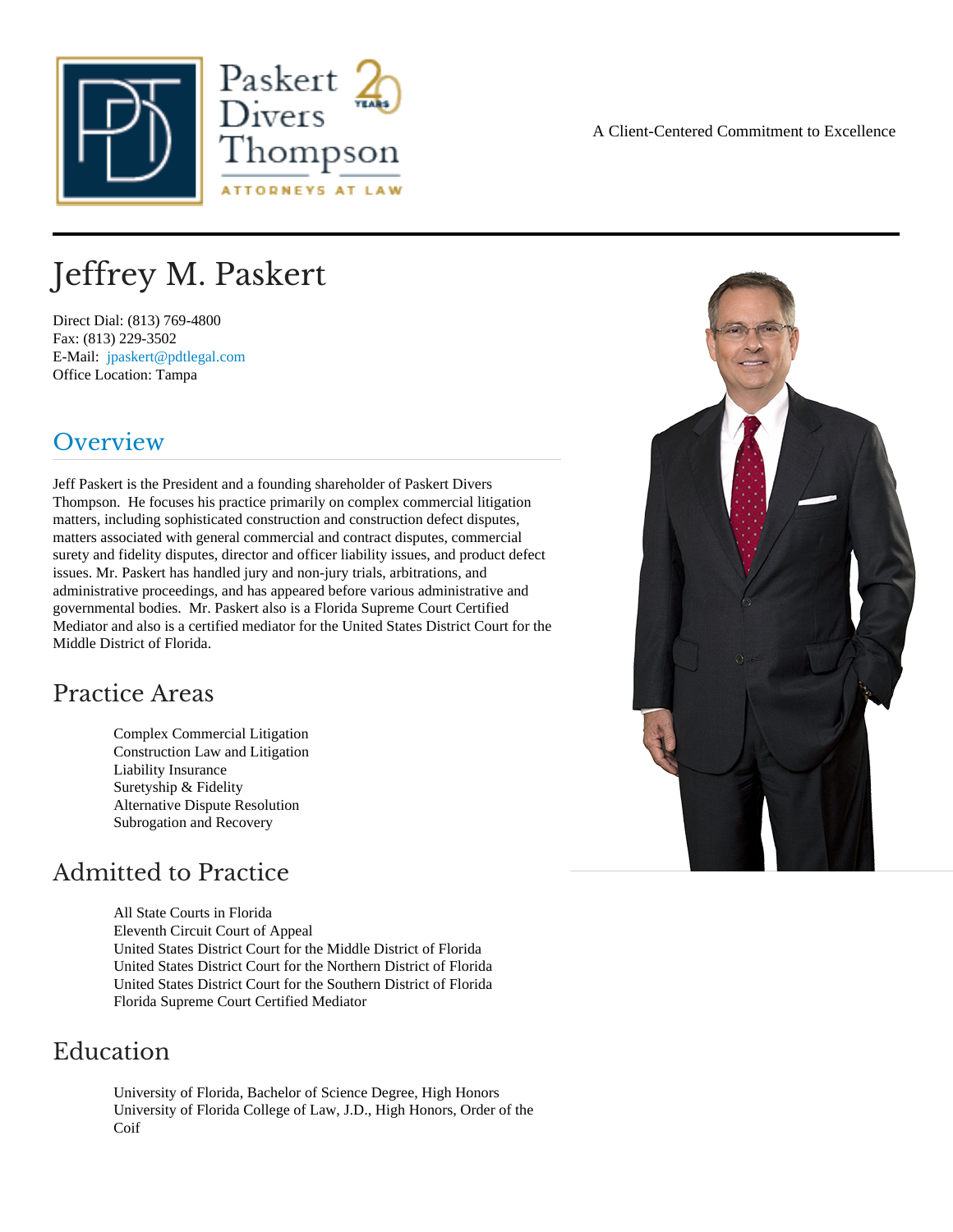## Selected Honors & Recognitions

AV rated by Martindale-Hubbell AV Peer Review Rated since 2000 PRR AV Preeminent Attorneys PRR AV Preeminent Attorneys Judicial Edition PRR AV Preeminent Attorneys Lawyers.com Best Lawyers - Lawyer of the Year - 2022, Construction Law Best Lawyers - Lawyer of the Year - 2020, Construction Law Best Lawyers - 2015-present, Construction Law, Commercial Litigation, Commercial Litigation, and/or Insurance Law Florida Super Lawyers - 2010-present Florida's Top Lawyers Tampa Bay's Top Lawyers America's Most Honored Professionals America's Leading Lawyers

# Professional, Trade, and Philanthropic Affiliations - Current and Prior

American Bar Association ABA Young Lawyers Division Past Chair, Chair Elect, and Secretary National Conferences Team-Chair Fellow of the Young Lawyers Division Board of Directors ABA House of Delegates Member ABA Section Officers' Conference ABA Litigation Section Executive Council Insurance and Surety Claims Subcommittee Construction Litigation Committee Commercial and Business Litigation Committee Trial Practice Task Force American Bar Association Advisory Panel Member (end of service 2/2014) Business Law Section Member Tort and Insurance Practice Section Long Range Planning Committee Fidelity and Surety Law Committee Editor, Fidelity and Surety Law Committee Newsletter

Construction Lawyers Society of America Charter Fellow

The Florida Bar

Trial Lawyers Section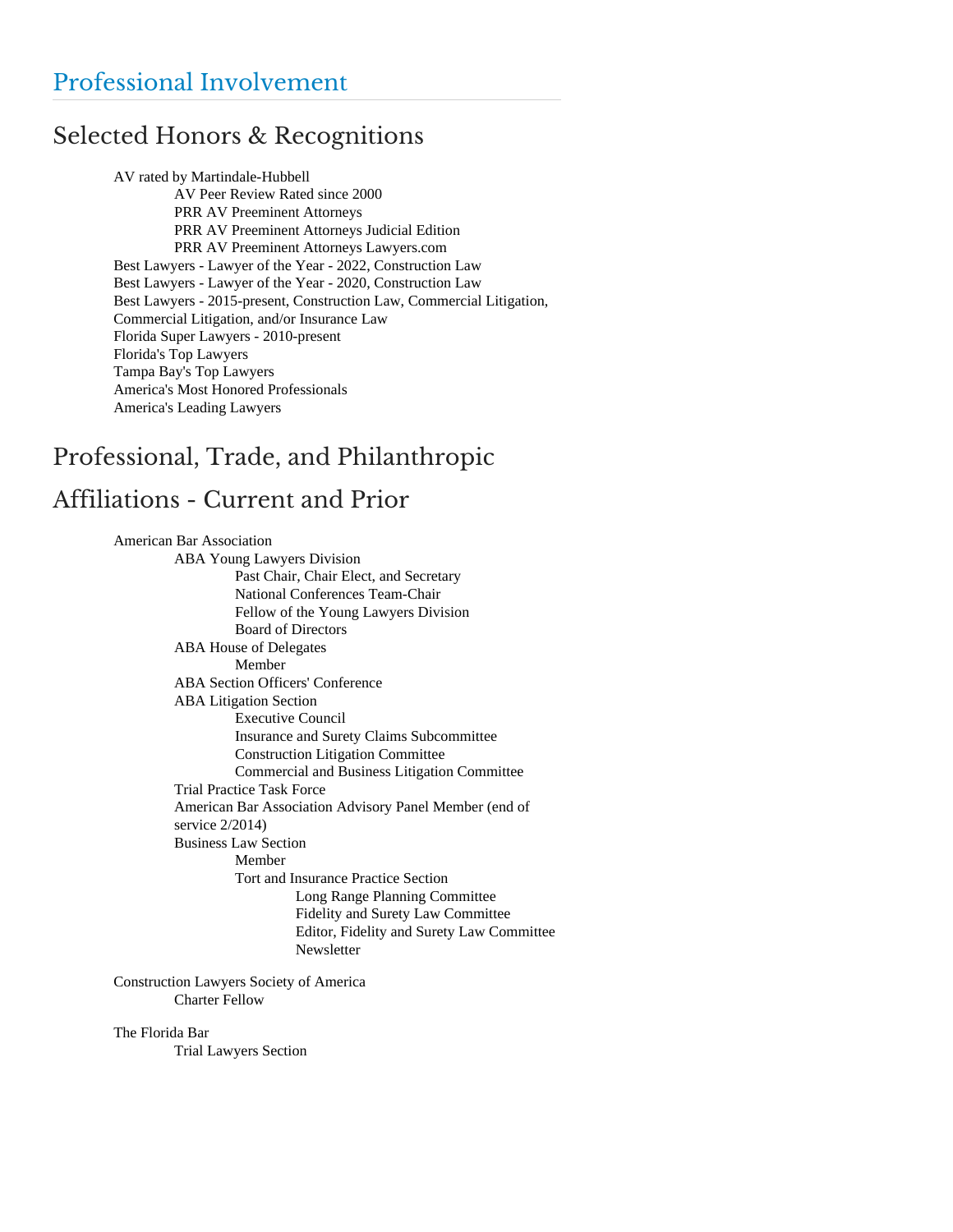Member, Trial Law Institute Eleventh Judicial Circuit Grievance Committee Vice - Chair Special Statewide Grievance Committee - Member

Hillsborough County Bar Association Construction Law Committee - Chair Young Lawyer of the Year Award Recipient Young Lawyer Division Secretary Young Lawyer Division Board of Directors

Gulfcoast Fidelity and Surety Institute Founding Member Conference Chair (multiple years) Program Chair (multiple years)

National Bond Claims Association Member

Thirteenth Judicial Circuit of Florida Professionalism Committee

## Publications & Speaking

## Selected Publications

"Still Cannot Escape Being an Unlicensed Contractor" *Lawyer*, Summer 2013

"Reactive Drywall Claims: An Overview of Causes of Action and Defenses Relevant to Reactive Chinese Drywall Structures," January, 2010

"Chinese Drywall: What You Need to Know," Insights, Winter 2010

"The Loan Loss Exclusion: Assuring That Credit and Business Risks Remain with the Financial Bond," Financial Institution Bonds, *Third Edition*, ABA 2008

"Managing the Insurer's Response to the Claim," Financial Institution Bonds, *Third Edition*, ABA 2008

"Financial Institution Bonds: From the Masters," program American Bar Association, Tort Trial & Insurance Practice Section, November 2008

"Florida's Statute of Repose Significantly Shortened!" Insights, Fall, 2006.

Case Summary: Professional Plastering, Inc. v. Bridgeport-Strasberg Joint Venture, et al., Insights, Spring 2005.

"I Didn't Mean Any Harm: Manifest Intent Under Fidelity Bonds," Insights, Spring 2004.

No Ticket, No Laundry: Statutory Licensure Requirements for Contractors, and Recent Legislative Changes, Insights, Summer 2003.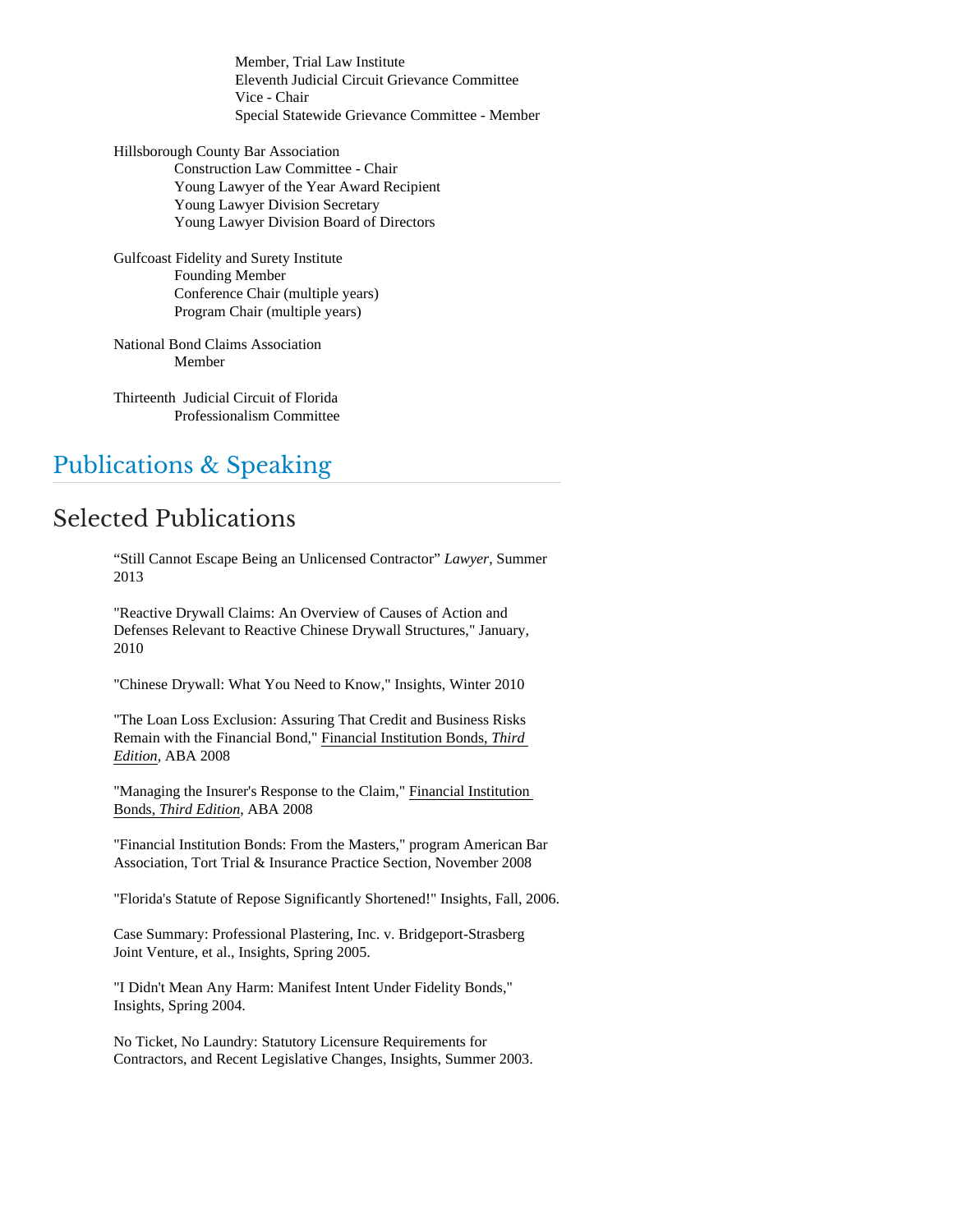No Ticket, No Laundry: Statutory Licensure Requirements for Contractors, and the Consequential Impact on Contract Sureties' Liabilities (or, Are Sureties Getting Taken to the Laundry?), Gulfcoast Fidelity and Surety Conference, June 2003.

Deja Vous All Over Again: Issue Preclusion and the Surety, Gulfcoast Fidelity and Surety Conference, June 2002.

No Ticket, No Laundry: Proper Licensure as a Prerequisite to Recovery Under a Construction Project in Florida, and the Consequential Impact on Surety Companies' Responsibilities and Liabilities, Gulfcoast Fidelity and Surety Conference, June 1999 and June 2000.

What Lies Behind the Doehr? A Review of the Constitutionality of Mechanics' Lien Laws, The Construction Lawyer, October 1994.

Professionalism, Ethics, and the Profession: The Role of Bar Activities, Stetson University College of Law, St. Petersburg, Florida, January 1996.

The ABA/YLD: Professional and Public Service Perspectives, North Carolina Bar Association Annual Meeting, Ashville, NC, June 1995.

How to Become Involved in the ABA/YLD, Alabama Young Lawyers Section Seminar, Destin, FL, May 1995.

Importance of and Technique in Long Range Planning, ABA/YLD Southeastern Regional AOP, Atlanta, GA, May 1995.

ABA/YLD: Activities and Opportunities, Texas Young Lawyers Association Board Meeting, Kerrville TX, April 1995.

Leadership Issues Facing Young Lawyer Leaders: Problems and Solutions, Oklahoma Bar Association Young Lawyers Division Planning Retreat, Oklahoma City, OK, January 1995.

Recruiting and Developing Committee Members, Panel/Group Discussion, Oklahoma Bar Association Young Lawyers Division Planning Retreat, Oklahoma City, OK, January 1995.

Achieving Diversity in Bar Organizations, Florida Bar Young Lawyers Division Statewide AOP Conference, Ponte Vedra, FL, January 1994.

Disaster Preparedness and Response - What Lawyers Can Do," Symposium/Panel, American Bar Association, Young Lawyers Division, Cleveland, OH, 1992.

Interaction Between American Bar Association and The Florida Bar, Conference, The Florida Bar, Young Lawyers Division, Sand Key, FL, 1992.

## Selected Speaking Engagements

"WRAPS" presentation for MC Consultants, Inc. 4<sup>th</sup> Annual East Region Construction Defect Conference, June 2010

"Contaminated Drywall Update" CLE presentation for Hillsborough County Bar Association, January 2010

# **Community**